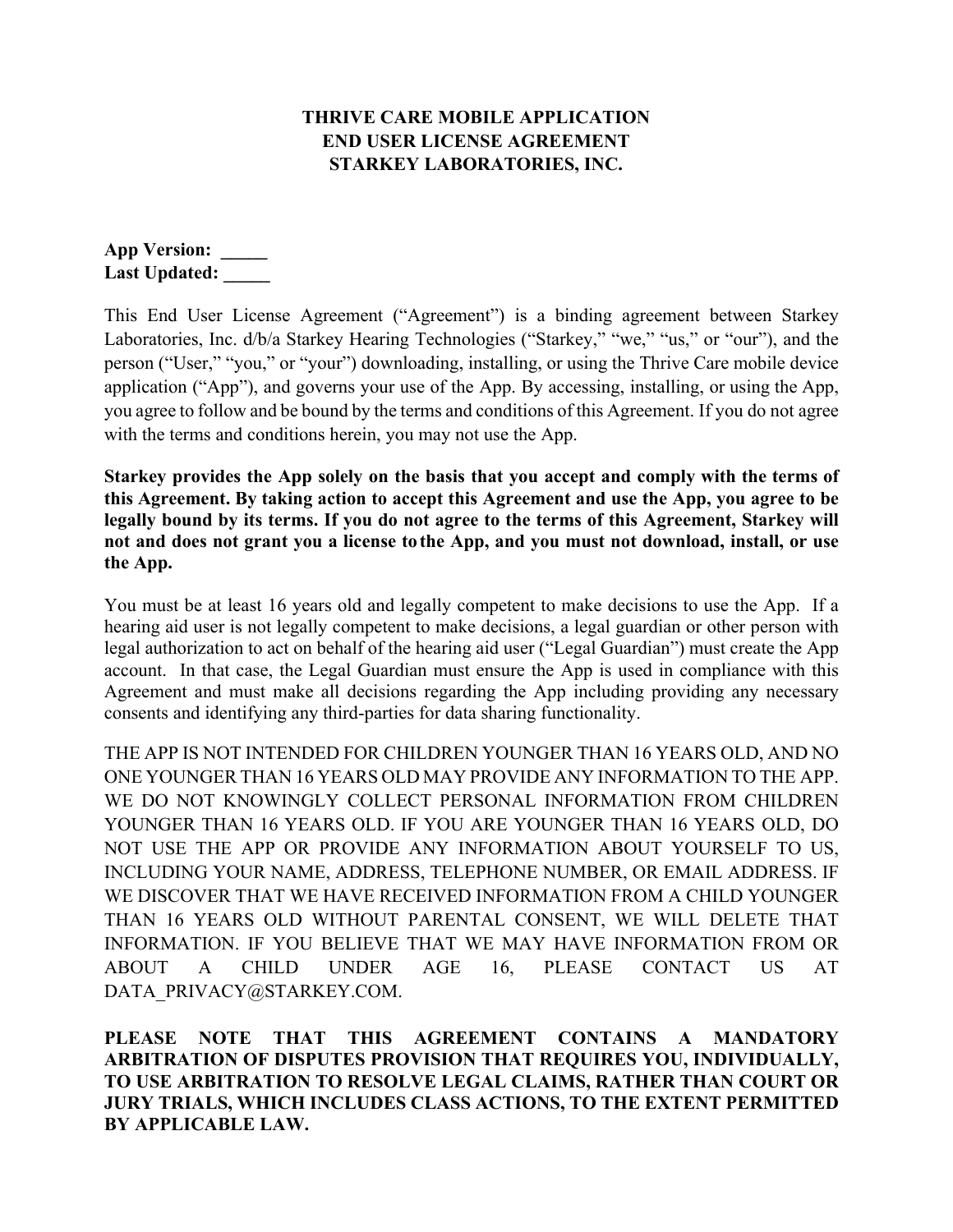#### **Definitions**

"Thrive App" means Starkey's Thrive hearing control mobile device software application used with Starkey hearing aids.

"Thrive Share" means the App data service that allows a Thrive user to designate third-party recipients to receive certain types of the Thrive user's information. The designated recipients must download the Thrive Care App and create an account. Starkey may use commercial brand names, like Hearing Care Anywhere, to refer to this App data sharing service. It will be referred to as Thrive Share for the purposes of this Agreement.

"Thrive Sharer" means a Thrive App user who has chosen to use the Thrive Share function.

"Thrive Follower" means a user of the Thrive Care App, who has been invited by a Thrive Sharer to receive shared Thrive information.

"Personal Information" means information that can be used to identify an individual person.

"Sharer Data" means any data transmitted by a Thrive Sharer using the Thrive Share function.

"User Data" means any data or information supplied by you to Starkey or to or through the App, and any reports, data queries, responses to data queries, or other output generated by the App using or based on such data or information.

# **Using the App**

The App is intended for use in conjunction with a third-party user of Starkey's Thrive App.

# **Password Protection**

You are responsible for maintaining the security and confidentiality of your credentials to access the App. Please note that you will remain logged into the App until you manually log out. Starkey is not responsible or liable to you in any way if you do not keep your credentials confidential and secure and as a result information is intercepted by an unauthorized person, either in transit or at your home, business, or other place of access. Starkey uses appropriate measures to keep your information secure and confidential while on Starkey's systems, but Starkey is not responsiblefor the security of information while on your device or during transmission from your device.

# **Starkey's Use of Your Information**

Your use of the App will involve sending your Personal Information to Starkey in order to provide access to services provided by the App. We will use the information as described in our privacy policy, accessible via the App.

# **App Functionality is Not Medical Advice**

You understand that the App is merely a conduit that you and the Thrive Sharer may utilize, and that Starkey is not involved in the decisions of whether to use, or how you and a Thrive Sharer use, the App. You understand and agree that Starkey is not, by reason of supplying the App, providing healthcare services, or acting as a healthcare provider. Starkey, in providing the App, is not acting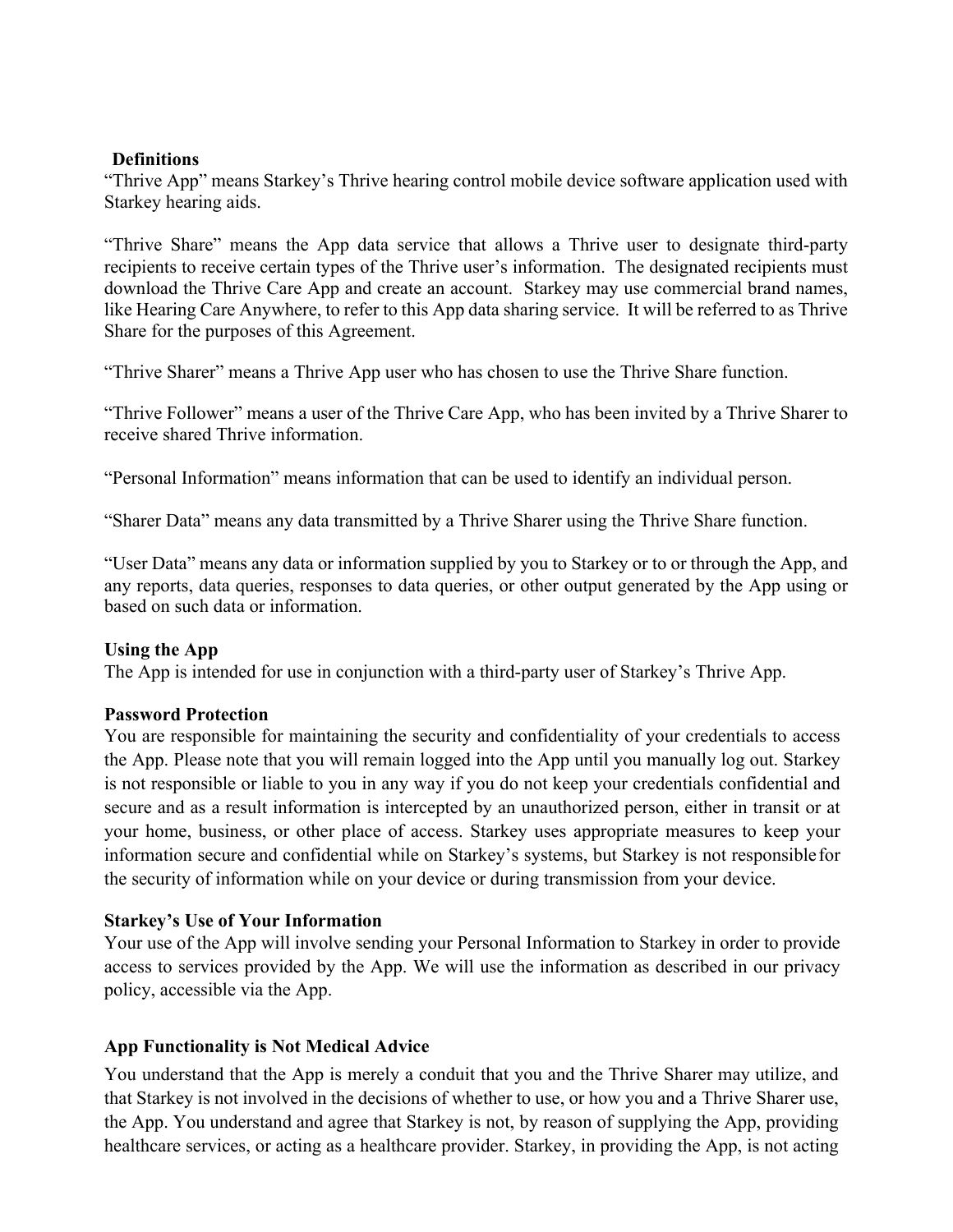as a physician, audiologist, or any other medical services provider. The content and operation of the App is not, and should not be considered, medical or healthcare advice or services.

### **Fall Alert, Heart Rate Monitoring, and Other App Functions are Not Emergency Services**

Some wellness features may not be available on certain products or in certain countries. But where wellness features are available, you understand that the App is simply a tool that may assist you and a Thrive Sharer in monitoring a Thrive Sharer's wellness. You understand and agree that Starkey is not, by reason of supplying the App, agreeing to contact or provide any type of medical, fire, law enforcement, or other emergency services to you or to the Thrive Sharer. The content and operation of the App does not communicate with emergency services or provide emergency assistance, and should not be considered a substitute for contacting professional emergency services. Fall alert, heart rate monitoring, and other Thrive App features may not function for a variety of technical reasons, including, but not limited to, inadequate sensor contact, improper sensitivity settings, failure of Bluetooth® or cellular connectivity, hearing aid power problems, or mobile device power problems.

### **Accuracy of Geolocation Data**

Geolocation and mapping functionality and information shared from the Thrive App or by thirdparty apps that communicate with the Thrive App may not be accurate and should not be relied upon as accurate. Geolocation and mapping information results from calculated estimates, and is influenced by many variables including configuration of mobile device connectivity, speed of movement, and environment. You may disable geolocation and mapping functionality in the App by turning off the geolocation function on your mobile device.

# **Grant of Limited License**

Starkey hereby grants you a non-exclusive, non-transferable, non-sublicensable, limited, revocable license to access and use the App as set forth in this Agreement and expressly conditioned upon your full compliance with this Agreement. You agree that the App is for your own personal use and you will not (i) allow any other person or entity to use or access the App, (ii) attempt to copy any ideas, features, functions, or graphics contained in the App, (iii) use the App in the operation of a service bureau or an application service provider, or for any other purpose intended to benefit a party other than you, (iv) alter or modify the App, (v) sell, assign, sublicense, rent, lease, or otherwise transfer the App or any rights in connection therewith, or (vi) attempt to translate, disassemble, decompile, reverse assemble, or reverse engineer all or any part of the App, or otherwise attempt to derive the source code for the App.

You will not, and will not permit any other person to, (i) bypass or breach any security device or protection used for or contained in the App, (ii) use the App in any manner or for any purpose that infringes, misappropriates, or otherwise violates any intellectual property or other right of any person, or that violates applicable law, or (iii) attempt to use the App to access information about any hearing aid or hearing aid wearer other than a Thrive Sharer who has elected to share Sharer Data with you. Any information learned through inadvertent or unauthorized access to other App or Thrive App user information shall not be further used or disclosed by you and shall be treated in an ethical and confidential manner.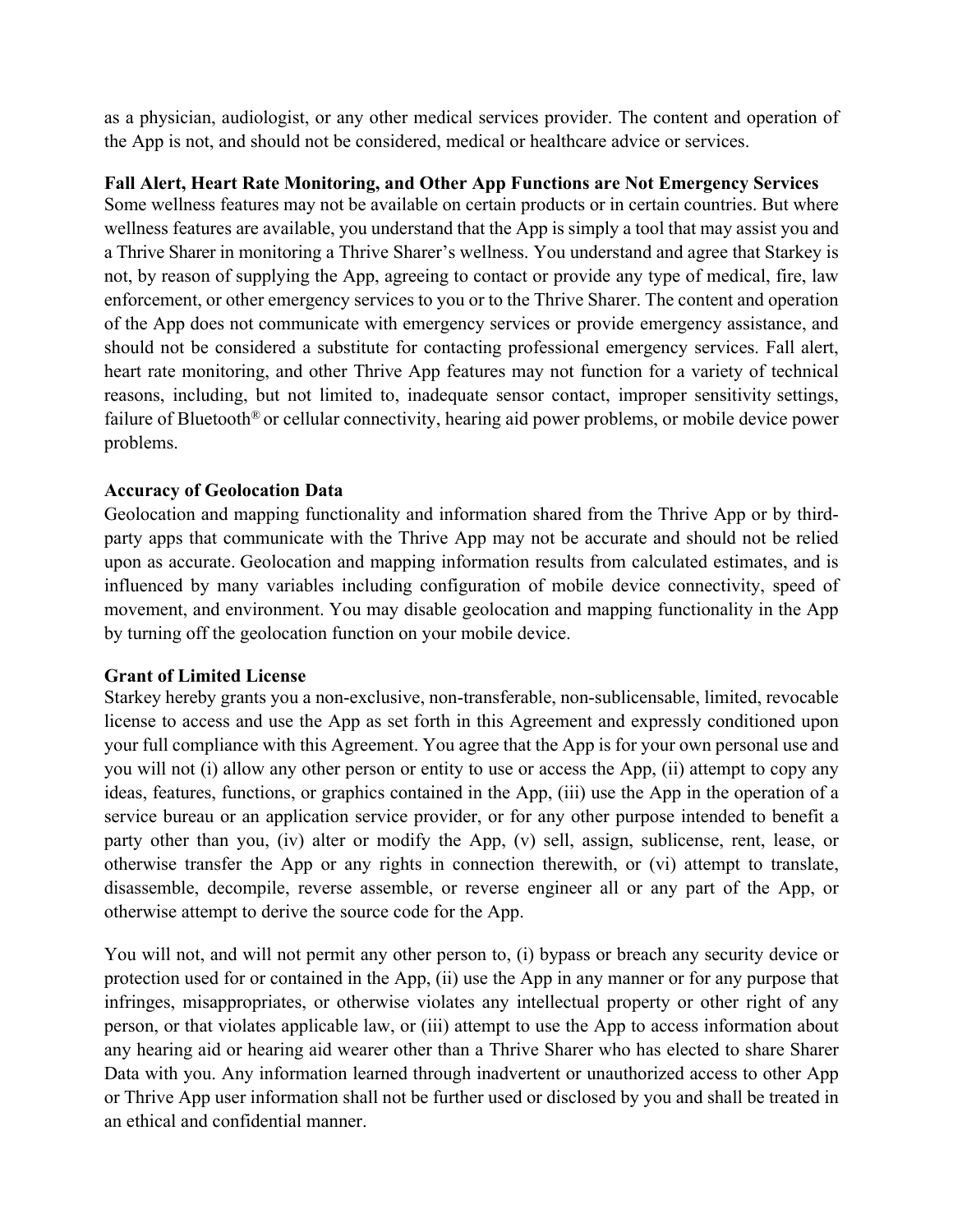# **App Ownership and Intellectual Property Rights**

You have no ownership rights in or to the App. Rather, Starkey grants you a license to use the App as long as this Agreement remains in full force and effect. You acknowledge and agree that Starkey owns all intellectual property contained in the App, including Starkey's trademarks, service marks, trade names, logos, domain names, taglines, and trade dress (collectively, "Starkey IP"). Starkey reserves all rights, title, and interest in and to the App, and in and to the Starkey IP, except as expressly granted in this Agreement. Starkey's interests are protected by the copyright, trademark, and other laws of the United States and foreign countries.

#### **App Updates; License Amendments**

From time to time, Starkey may publish updates to the App. Starkey recommends you install App updates whenever available. Starkey reserves the right to amend this Agreement at any time, including in connection with any update to the App.

### **Confidentiality; No Disclosure or Publication**

You acknowledge that the App, including the source code and any information derived therefrom, comprises valuable proprietary information owned by Starkey. You agree not to attempt to gain access to such information, and further agree that should you obtain access to such information you will not publish or disclose the information, including to any other person or entity.

# **Security Measures; Troubleshooting**

Starkey is committed to providing technical support to help resolve problems with the App at no cost, but you are obligated, and hereby agree, to take all reasonable precautions from malicious software or other technical threat to the App. By accepting this Agreement, you agree to use reasonable efforts to secure your smart mobile devices. Please contact your Starkey support team for technical support.

# **Disclaimer of Express and Implied Warranties**

YOU EXPRESSLY ACKNOWLEDGE AND AGREE THAT YOUR USE OF THE APP IS AT YOUR SOLE RISK. STARKEY PROVIDES THE APP STRICTLY ON AN "AS-IS" BASIS, AND HEREBY EXPRESSLY DISCLAIMS ALL WARRANTIES OR CONDITIONS OF ANY KIND, WHETHER WRITTEN OR ORAL, EXPRESS, IMPLIED, OR STATUTORY, INCLUDING WITHOUT LIMITATION ANY IMPLIED WARRANTY OF TITLE, NONINFRINGEMENT, MERCHANTABILITY, OR FITNESS FOR A PARTICULAR PURPOSE. NO VALUE, EITHER EXPRESS OR IMPLIED, IS GUARANTEED OR WARRANTED WITH RESPECT TO ANY CONTENT. NOTWITHSTANDING INTELLECTUAL PROPERTY RIGHTS OR ANY EXPENDITURE ON YOUR PART, STARKEY AND USER EXPRESSLY DISCLAIM ANY COMPENSABLE VALUE RELATING TO OR ATTRIBUTABLE TO ANY DATA RELATED TO YOUR USAGE OF THE APP. USER ASSUMES ALL RISK OF LOSS FROM USING THE APP ON THISBASIS. STARKEY DOES NOT GUARANTEE OR ENSURE CONTINUOUS, ERROR-FREE, SECURE, OR VIRUS-FREE OPERATION OF THE APP, AND YOU UNDERSTAND THAT YOU SHALL NOT BE ENTITLED TO REFUNDS OR OTHER COMPENSATION BASED ON STARKEY'S FAILURE TO PROVIDE ANY OF THE FOREGOING OTHER THAN AS EXPLICITLY PROVIDED IN THIS AGREEMENT. SOME JURISDICTIONS DO NOT ALLOW THE DISCLAIMER OF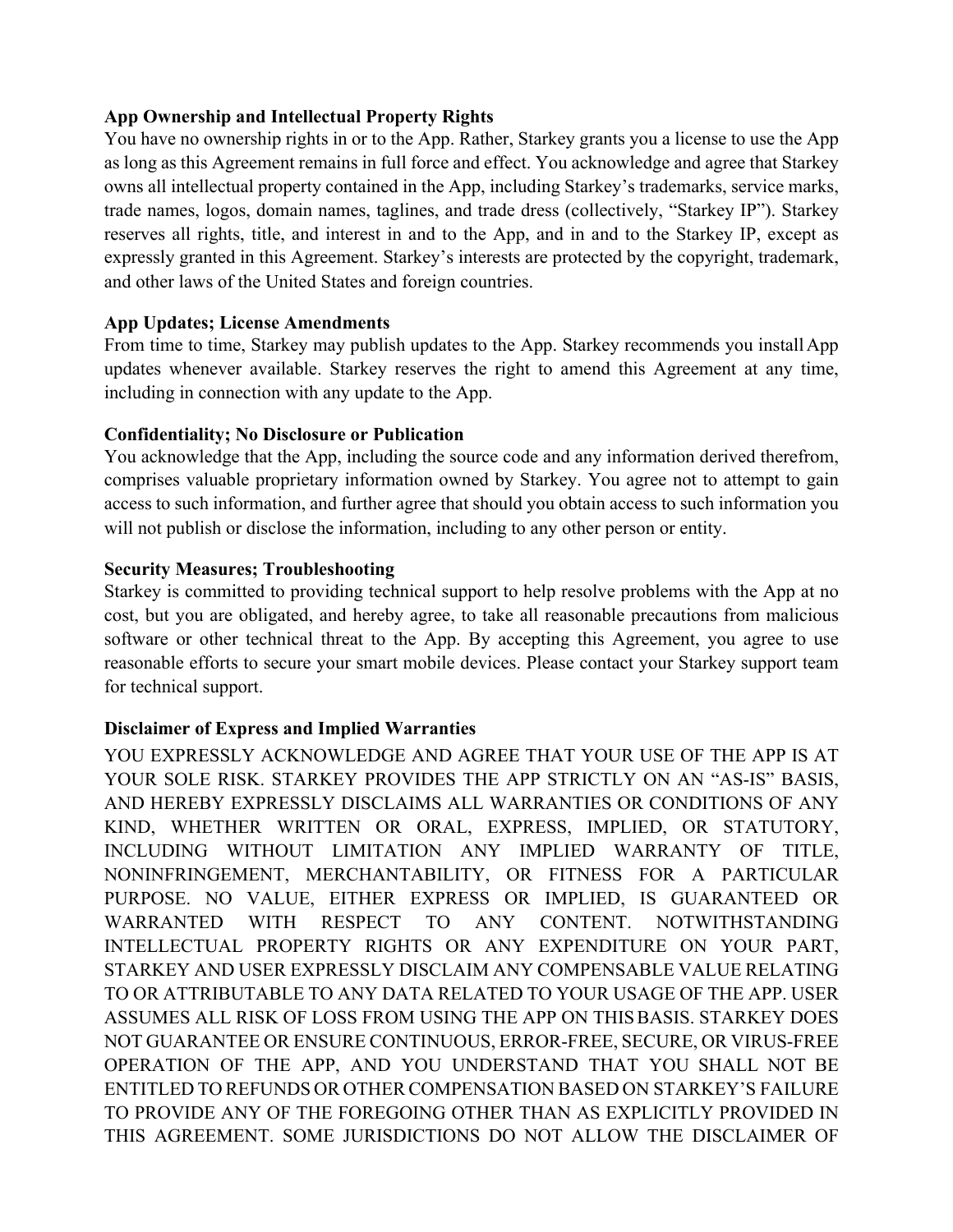IMPLIED WARRANTIES, AND TO THAT EXTENT, THE FOREGOING DISCLAIMER MAY NOT APPLY TO YOU.

### **Limitation of Liability**

TO THE EXTENT NOT PROHIBITED BY LAW, IN NO EVENT SHALL STARKEY OR ANY OF ITS DIRECTORS, OFFICERS, EMPLOYEES, SHAREHOLDERS, SUBSIDIARIES, AFFILIATES, AGENTS, OR LICENSORS BE LIABLE FOR PERSONAL INJURY OR ANY INCIDENTAL, SPECIAL, INDIRECT, OR CONSEQUENTIAL DAMAGES WHATSOEVER, INCLUDING, WITHOUT LIMITATION, DAMAGES FOR LOSS OF PROFITS, LOSS OF DATA, BUSINESS INTERRUPTION, OR ANY OTHER COMMERCIAL DAMAGES OR LOSSES, ARISING OUT OF OR RELATED TO YOUR USE OF OR INABILITY TO USE THE APP, HOWEVER CAUSED, REGARDLESS OF THE THEORY OF LIABILITY (CONTRACT, TORT, OR OTHERWISE). SOME JURISDICTIONS DO NOT ALLOW THE LIMITATION OF LIABILITY FOR PERSONAL INJURY, OR OF INCIDENTAL OR CONSEQUENTIAL DAMAGES, SO THIS LIMITATION MAY NOT APPLY TO YOU. IN NO EVENT SHALL STARKEY'S TOTAL LIABILITY TO YOU FOR ALL DAMAGES EXCEED THE AMOUNT OF FIFTY U.S. DOLLARS (\$50.00). THE FOREGOING LIMITATIONS WILL APPLYEVEN IF THE ABOVE-STATED REMEDY FAILS OF ITS ESSENTIAL PURPOSE.

### **Trade Compliance**

In connection with this Agreement, each party will comply with all applicable import, re-import, sanctions, anti-boycott, export, and re-export control laws and regulations, including all such laws and regulations that apply to a United States company, such as the Export Administration Regulations, the International Traffic in Arms Regulations, and economic sanctions programs implemented by the Office of Foreign Assets Control. For clarity, you are solely responsible for compliance related to the manner in which you choose to use the App in the region in which it is being used. You represent and warrant that you and your financial institutions, or any party that owns or controls you or your financial institutions, are not subject to sanctions or otherwise designated on any list of prohibited or restricted parties, including, but not limited to, the lists maintained by the United Nations Security Council, the United States Government (e.g., the Specially Designated Nationals List and Foreign Sanctions Evaders List of the United States Department of Treasury, and the Entity List of the United States Department of Commerce), the European Union or its member states, or other applicable government authority.

#### **Assignment of Agreement**

You may not assign this Agreement or transfer or sublicense any rights granted by Starkey in this Agreement without Starkey's prior written consent. Starkey may assign this Agreement, in whole or in part, and all related rights, licenses, benefits, and obligations, without restriction, including the right to sublicense any rights and licenses under this Agreement.

# **Termination**

This Agreement is effective until it is terminated. You may terminate this Agreement at any time by deleting all copies of the App in your possession or under your control. Your rights under this Agreement terminate automatically, without notice from Starkey, if you fail to comply with the terms of this Agreement. Starkey may terminate this Agreement for any reason. Upon termination,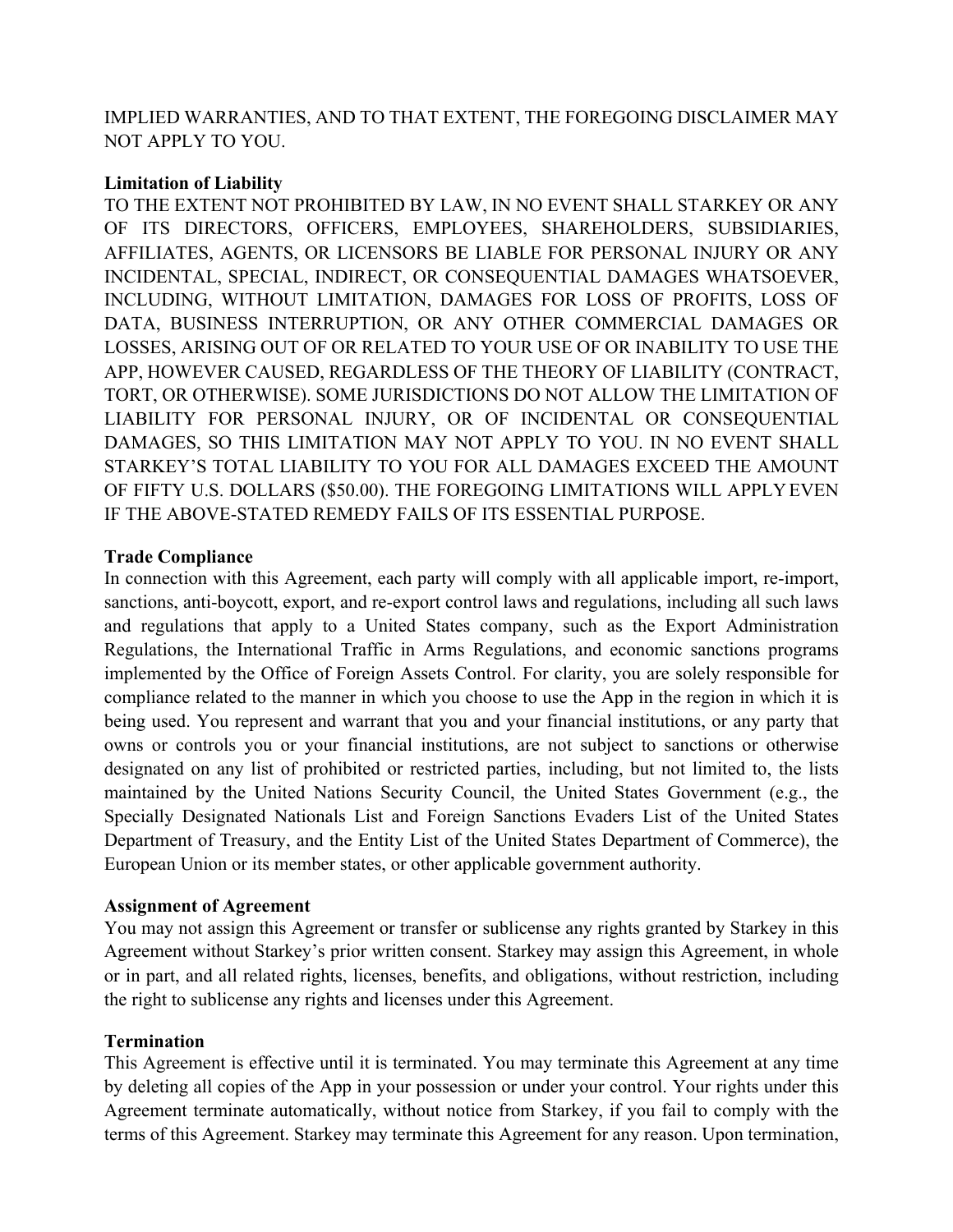you agree to delete all copies of the App and to certify in writing that all known copies, including backup copies, have been destroyed. All provisions relating to confidentiality and proprietary rights shall survive the termination of this Agreement.

### **Governing Law and Dispute Resolution**

This Agreement shall be construed, interpreted, and governed by the laws of the State of Minnesota, in the United States of America, without regard to conflicts of law provisions thereof. Any disputes arising from or relating to this Agreement will be decided by binding arbitration under the Rules of Arbitration of the International Chamber of Commerce by three (3) arbitrators appointed in accordance with such rules. The language of the arbitration will be English. The place of arbitration will be Minneapolis, Minnesota, United States of America.

### **Language**

All communications and notices made or given pursuant to this Agreement must be in the English language. If we provide a translation of the English language version of this Agreement, the English language version of the Agreement will control if there is any conflict.

### **Waiver and Severability**

The failure by Starkey to enforce any provision of this Agreement will not constitute a present or future waiver of such provision nor limit Starkey's right to enforce such provision at a later time. All waivers by Starkey must be in writing to be effective. If any part of this Agreement is found invalid or unenforceable by a court of competent jurisdiction, the remainder of this Agreement shall be interpreted to reasonably affect the intention of the parties.

#### **Entire Agreement**

This Agreement shall constitute the sole and entire agreement between you and Starkey related to the App. This Agreement supersedes all prior and contemporaneous understandings, agreements, representations, and warranties, both written and oral.

#### **Indemnification**

User agrees to defend, indemnify, and hold harmless Starkey, its affiliates and licensors, and each of their respective employees, officers, directors, shareholders, and representatives from and against any and all damages or costs arising out of or relating to any third-party claim related to User's use of the App in violation of this Agreement. User will reimburse Starkey for reasonable attorneys' fees, as well as employees' and contractors' time and materials, at the then-current hourly rates, spent responding to any third-party subpoena or other compulsory legal order or process associated with any third-party claims as described in this section.

#### **Notices; Contact Us**

Starkey will provide notices related to this Agreement via email, to the email address you provided. You will provide any notice to Starkey under this Agreement, as well as any questions or comments, via email to Data Privacy@starkey.com. Please note that email communications are not secure, so please do not include any financial or other sensitive information. You may also contact us by U.S. Mail or delivery to:

Starkey Hearing Technologies